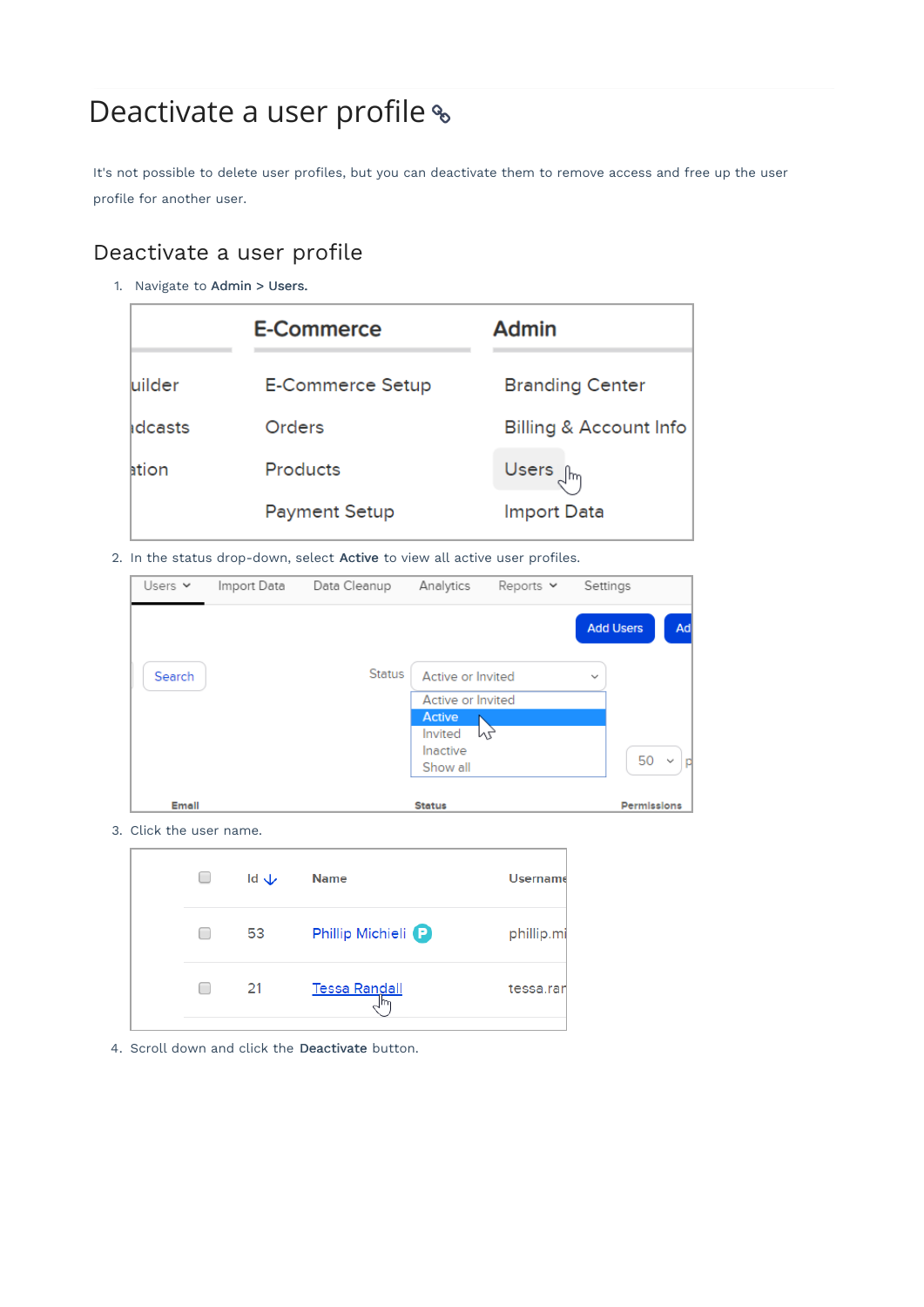| <b>Edit User Permissions</b><br>Deactivate<br>Save<br>.hr                  |
|----------------------------------------------------------------------------|
| <b>Mail Accounts</b><br><b>A ligM vogne L</b><br><b>Follow-Up Sequence</b> |

5. Click OK.

|        | ly739.infusionsoft.com says                                                        |          |  |
|--------|------------------------------------------------------------------------------------|----------|--|
|        | Are you sure you want to deactivate this user?<br>They will not be able to log in. |          |  |
| int In |                                                                                    | $\alpha$ |  |

6. You are about to deactivate a user. Before doing so, reassign the user's active accounts to other users, e.g., # of Contacts assigned, # of leads (opportunities) assigned and Pending tasks. In the image below, it indicates that there are 104 contacts assigned to the user you are about to deactivate, and zero of those are assigned to new users.

|                                                                           |          | You are about to deactivate a User. Before doing so, you have to transfer this User's active accounts to another User |
|---------------------------------------------------------------------------|----------|-----------------------------------------------------------------------------------------------------------------------|
| following:                                                                |          |                                                                                                                       |
| # of Contacts Assigned to User: 0/104                                     |          |                                                                                                                       |
| # of Leads Assigned to User: 0/92                                         |          |                                                                                                                       |
| # of Pending Tasks for this User: 0/12                                    |          | い                                                                                                                     |
| Reassign Logic (Contact)                                                  |          |                                                                                                                       |
|                                                                           |          |                                                                                                                       |
|                                                                           |          |                                                                                                                       |
|                                                                           |          | Ratlo - Each user gets up to the amount specified; the process repeats for extras.                                    |
|                                                                           |          | Hardcoded - Each user gets up to the amount specified; extras are not reassigned at all.                              |
|                                                                           |          |                                                                                                                       |
| Choose Number of Contacts to Reassign to Each User                        |          |                                                                                                                       |
|                                                                           |          |                                                                                                                       |
|                                                                           | $\Omega$ | Please select one<br>v                                                                                                |
|                                                                           | $\Omega$ |                                                                                                                       |
|                                                                           |          |                                                                                                                       |
|                                                                           | $\circ$  |                                                                                                                       |
| Round Robin<br>Alwayshelpful Support<br>Amanda Madsen<br>Geraldine Vaughn | $\Omega$ |                                                                                                                       |

7. You can choose Ratio to evenly distribute the contacts among the available users; or use Hardcoded to specify the exact amount of contacts to each available user profile. As you assign the number of contacts to the available users, notice that the number of assigned contacts listed above will increase to match it. When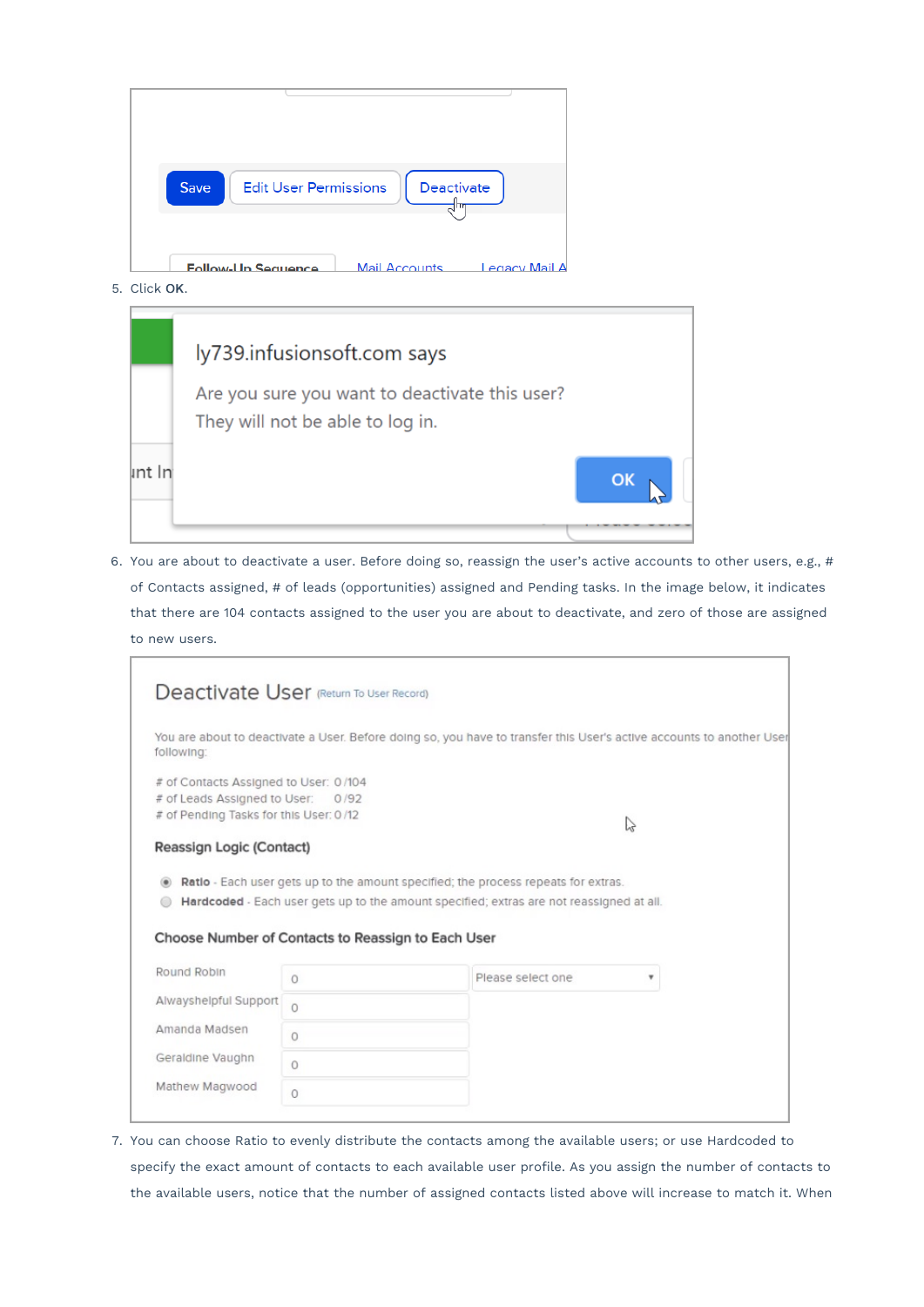all contacts are accounted for; e.g., 104/104, then move to the Leads section to assign those.

| # of Leads Assigned to User: 0 /92                                |          |                                                                                           |   |
|-------------------------------------------------------------------|----------|-------------------------------------------------------------------------------------------|---|
| # of Pending Tasks for this User: 0 /12                           |          |                                                                                           |   |
| Reassign Logic (Contact)                                          |          |                                                                                           |   |
|                                                                   |          | <b>Ratio</b> - Each user gets up to the amount specified; the process repeats for extras. |   |
|                                                                   |          | Hardcoded - Each user gets up to the amount specified; extras are not reassigned at all.  |   |
|                                                                   |          |                                                                                           |   |
|                                                                   |          |                                                                                           |   |
|                                                                   |          |                                                                                           |   |
|                                                                   |          |                                                                                           |   |
|                                                                   |          |                                                                                           |   |
| Choose Number of Contacts to Reassign to Each User<br>Round Robin |          |                                                                                           | ۰ |
|                                                                   | $\Omega$ | Please select one                                                                         |   |
|                                                                   | 5        |                                                                                           |   |
| Alwayshelpful Support                                             |          |                                                                                           |   |
|                                                                   | 50       |                                                                                           |   |
|                                                                   |          |                                                                                           |   |
| Amanda Madsen<br>Geraldine Vaughn                                 | 20       |                                                                                           |   |
| Mathew Magwood                                                    | 29       | Ьà                                                                                        |   |

8. Once you have reassigned all Contacts, leads (opportunities), and tasks, click the Process button. This action frees up a user license that you can assign to someone else. The only exception is when partners are deactivated (users with a P next to their name), since partners do not require a user license.

### Cancel a new user invitation

1. Navigate to Admin > Users.

| E-Commerce           | Admin                             |
|----------------------|-----------------------------------|
| E-Commerce Setup     | <b>Branding Center</b>            |
| Orders               | <b>Billing &amp; Account Info</b> |
| Products             | Users $\int_{\mathbb{R}}$         |
| <b>Payment Setup</b> | Import Data                       |

2. In the status drop-down, select Invited to view all invited users.

| Users $\vee$ | Import Data | Data Cleanup  | Analytics                              | Reports $\vee$ | Settings     |                         |
|--------------|-------------|---------------|----------------------------------------|----------------|--------------|-------------------------|
|              |             |               |                                        |                |              | <b>Add Users</b><br>Ad  |
| Search       |             | <b>Status</b> | Active or Invited<br>Active or Invited |                | $\checkmark$ |                         |
|              |             |               | Active<br>Invited                      | My             |              |                         |
|              |             |               | Inactive<br>Show all                   |                |              | 50<br>$\checkmark$<br>p |
| Email        |             |               | <b>Status</b>                          |                |              | Permissions             |

3. Click the user name (link).